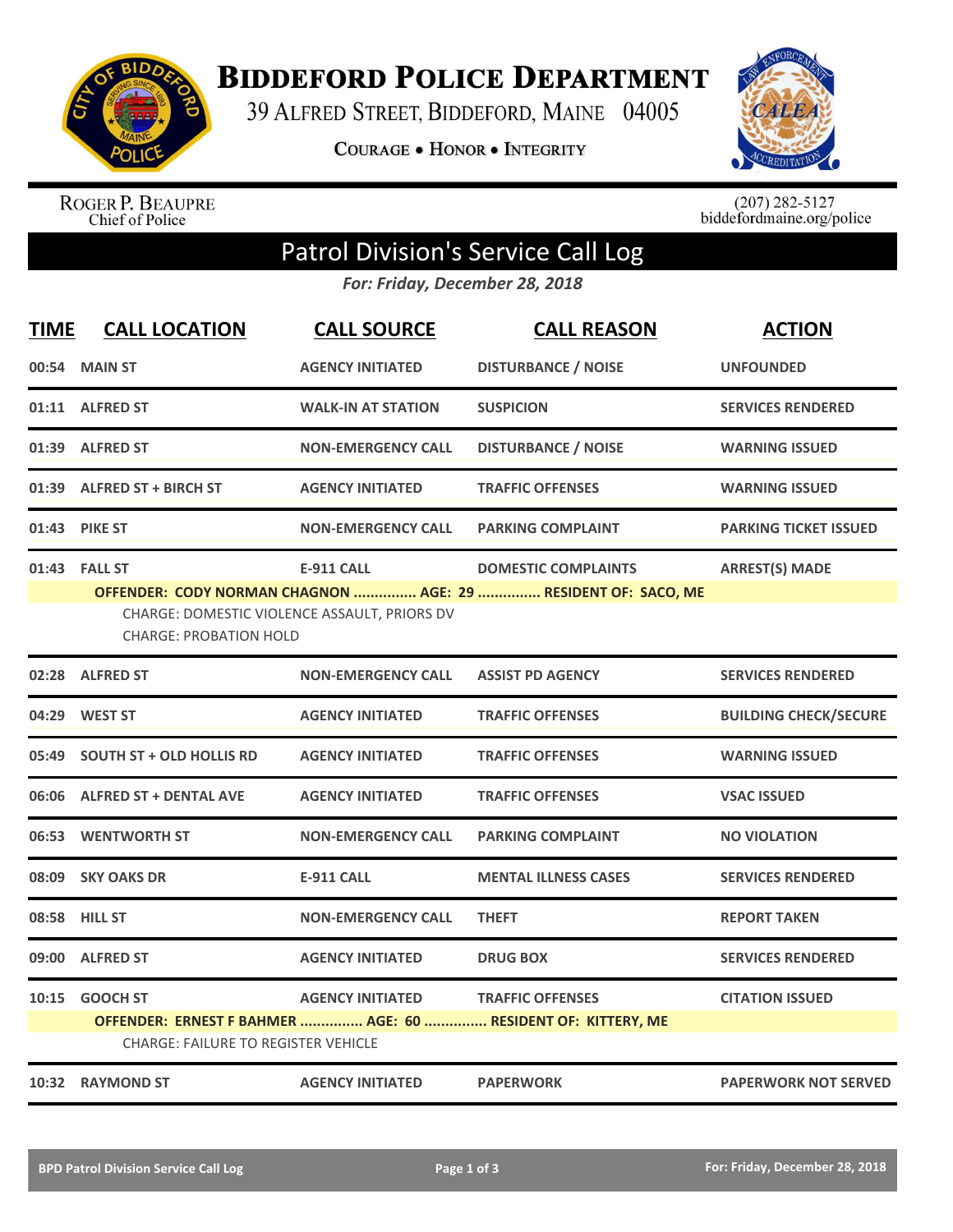| <b>TIME</b> | <b>CALL LOCATION</b>                                     | <b>CALL SOURCE</b>        | <b>CALL REASON</b>                                                                   | <b>ACTION</b>            |
|-------------|----------------------------------------------------------|---------------------------|--------------------------------------------------------------------------------------|--------------------------|
|             | 10:48 JOSHUA DR                                          | <b>NON-EMERGENCY CALL</b> | <b>CHECK WELFARE</b>                                                                 | <b>SERVICES RENDERED</b> |
|             | 10:49 ALFRED ST                                          | <b>AGENCY INITIATED</b>   | <b>SUSPICION</b>                                                                     | <b>SERVICES RENDERED</b> |
|             | 11:33 POOL ST + GEORGE ST                                | <b>AGENCY INITIATED</b>   | <b>TRAFFIC OFFENSES</b>                                                              | <b>WARNING ISSUED</b>    |
|             | 12:15 RAYMOND ST                                         | <b>E-911 CALL</b>         | 911 MISUSE                                                                           | <b>UNABLE TO LOCATE</b>  |
|             | 12:38 RAYMOND ST<br><b>CHARGE: UNSWORN FALSIFICATION</b> | <b>AGENCY INITIATED</b>   | <b>PAPERWORK</b><br>OFFENDER: ANTHONY A DEDRICK  AGE: 37  RESIDENT OF: BIDDEFORD, ME | <b>PAPERWORK SERVED</b>  |
|             | 12:43 WENTWORTH ST                                       | <b>NON-EMERGENCY CALL</b> | <b>ASSIST DHHS</b>                                                                   | <b>REPORT TAKEN</b>      |
|             | 13:29 DECARY RD                                          | <b>AGENCY INITIATED</b>   | <b>TRAFFIC OFFENSES</b>                                                              | <b>VSAC ISSUED</b>       |
|             | 13:29 HAZEL ST                                           | <b>WALK-IN AT STATION</b> | <b>PAPERWORK</b>                                                                     | <b>SERVICES RENDERED</b> |
|             | 13:57 ALFRED ST                                          | <b>AGENCY INITIATED</b>   | <b>TRAFFIC OFFENSES</b>                                                              | <b>VSAC ISSUED</b>       |
|             | 14:19 POOL ST                                            | <b>AGENCY INITIATED</b>   | <b>TRAFFIC OFFENSES</b>                                                              | <b>WARNING ISSUED</b>    |
|             | 14:22    FOSS ST                                         | <b>NON-EMERGENCY CALL</b> | <b>DOMESTIC COMPLAINTS</b>                                                           | <b>REPORT TAKEN</b>      |
|             | 14:28 ALFRED ST                                          | <b>WALK-IN AT STATION</b> | <b>PAPERWORK</b>                                                                     | <b>SERVICES RENDERED</b> |
|             | 15:52 ALFRED ST                                          | <b>WALK-IN AT STATION</b> | <b>COURT ORDERED CHECK IN</b>                                                        | <b>NO VIOLATION</b>      |
|             | 16:02 ALFRED ST                                          | <b>AGENCY INITIATED</b>   | <b>PARKING WARNINGS</b>                                                              | <b>WARNING ISSUED</b>    |
|             | 16:09 MAIN ST                                            | <b>E-911 CALL</b>         | 911 MISUSE                                                                           | <b>SERVICES RENDERED</b> |
|             | 16:35 ST MARYS ST                                        | <b>E-911 CALL</b>         | <b>DOMESTIC COMPLAINTS</b>                                                           | <b>REPORT TAKEN</b>      |
|             | 16:37 SOUTH ST + MAPLEWOOD AVE                           | <b>NON-EMERGENCY CALL</b> | <b>POTHOLES</b>                                                                      | <b>SERVICES RENDERED</b> |
|             | 16:48 ELM ST + ST JOSEPH ST                              | <b>AGENCY INITIATED</b>   | <b>TRAFFIC OFFENSES</b>                                                              | <b>WARNING ISSUED</b>    |
|             | 16:58 ALFRED ST                                          | <b>WALK-IN AT STATION</b> | <b>COURT ORDERED CHECK IN</b>                                                        | <b>SERVICES RENDERED</b> |
|             | 17:24 GRAHAM ST + UNION ST                               | <b>AGENCY INITIATED</b>   | <b>TRAFFIC OFFENSES</b>                                                              | <b>WARNING ISSUED</b>    |
|             | 17:40 MOUNTAIN RD + PRECOURT ST AGENCY INITIATED         |                           | <b>TRAFFIC OFFENSES</b>                                                              | <b>WARNING ISSUED</b>    |
|             | 18:06 MASON ST                                           | E-911 CALL                | 911 MISUSE                                                                           | <b>WARNING ISSUED</b>    |
|             | 18:07 PIERSONS LN                                        | <b>NON-EMERGENCY CALL</b> | <b>PAPERWORK/WELFARE CHECK</b>                                                       | <b>PAPERWORK SERVED</b>  |
|             | 18:16 SUMMER ST                                          | <b>WALK-IN AT STATION</b> | <b>PAPERWORK</b>                                                                     | <b>PAPERWORK SERVED</b>  |
|             | 19:58 ALFRED ST + DENTAL AVE                             | <b>AGENCY INITIATED</b>   | <b>TRAFFIC OFFENSES</b>                                                              | <b>WARNING ISSUED</b>    |